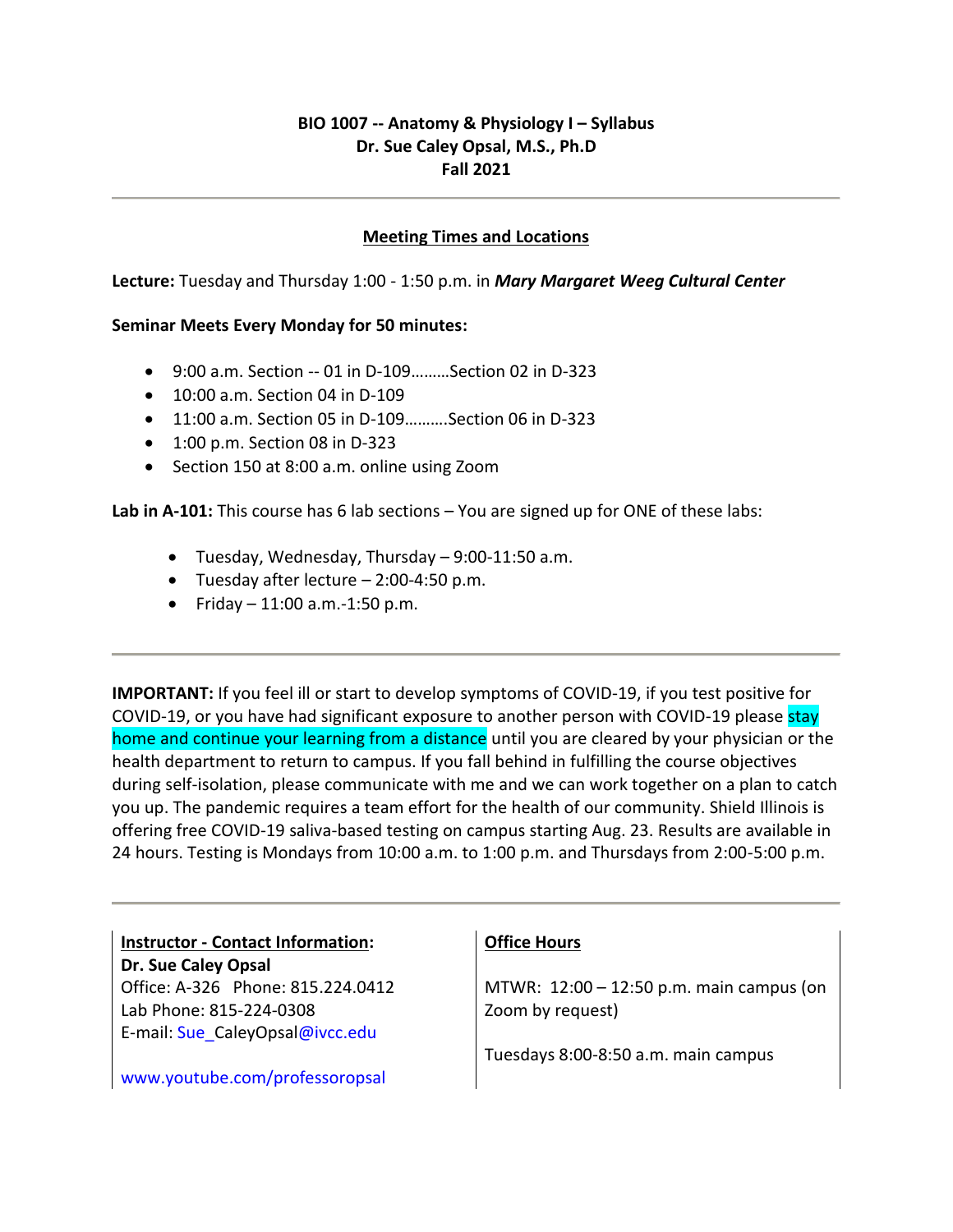### **Prerequisites**: None

#### *Required* **Course Materials:**

- **1. Inclusive Access.** Comes with the e-Text and many other online resources accessed through our course BlackBoard. The text is "*Seeley's Essentials of Anatomy & Physiology, 11 th edition*" by VanPutte, Regan, & Russo. 2021. McGraw-Hill, Dubuque, IA. The IVCC bookstore sells an *optional* loose-leaf text that can be put in a 3-ring binder.
- **2. Lab Manual (IVCC Bookstore):** Wise, E. 2020. 12th Ed. *Seeley's Anatomy & Physiology Lab Manual -* Note: You **must** purchase this lab manual and not a different one. It is available for a very low price in the IVCC bookstore. It will be used heavily in this class and second semester A&P (BIO 1008).
- **3. Lecture PowerPoint Packet (IVCC Bookstore, also available to download in BlackBoard)**
- **4. Lab Checklist Packet (IVCC Bookstore, also available to download in BlackBoard)**
- **5.** Additionally, you will need a personal computer with access to the internet. Your computer must be capable of downloading **Respondus Lockdown Browser** for taking exams/quizzes. Respondus Lockdown Browser must be downloaded from the IVCC Student Help Desk website. Use the link below to access that page:

<https://www.ivcc.edu/studenthelpdesk/>

**Technology:** If you need assistance with technology, you can call the Student Help Desk at 815- 224-0318. Visi[t https://www.ivcc.edu/studenthelpdesk/](https://www.ivcc.edu/studenthelpdesk/) to get more information. Additional student resources at IVCC can be found at<https://www.ivcc.edu/learningresources/>

#### $\mathcal{N} = \{N\}$  is a subset of  $\mathcal{N}$  , where  $\mathcal{N}$ **Some Tips for A&P Learners:**

- Taking notes during class, and if you miss class get notes from someone
- Complete homework on time to avoid point deductions, and try not to fall behind
- Develop a schedule of when you will do your online work and stick with it also set aside some time to look over and reflect on your notes from class
- Immerse yourself in the material and talk to others about what you are learning, learn to make sketches to reinforce learning
- Stay organized -- if you are not naturally organized ask for tips
- Set reminders/alerts on your phone of upcoming due dates, test dates, and quizzes

and the company of the company of the company of the company of the company of the company of the company of the company of the company of the company of the company of the company of the company of the company of the comp

- Get to know someone new who might be a study buddy
- $\bullet$  If you are struggling get help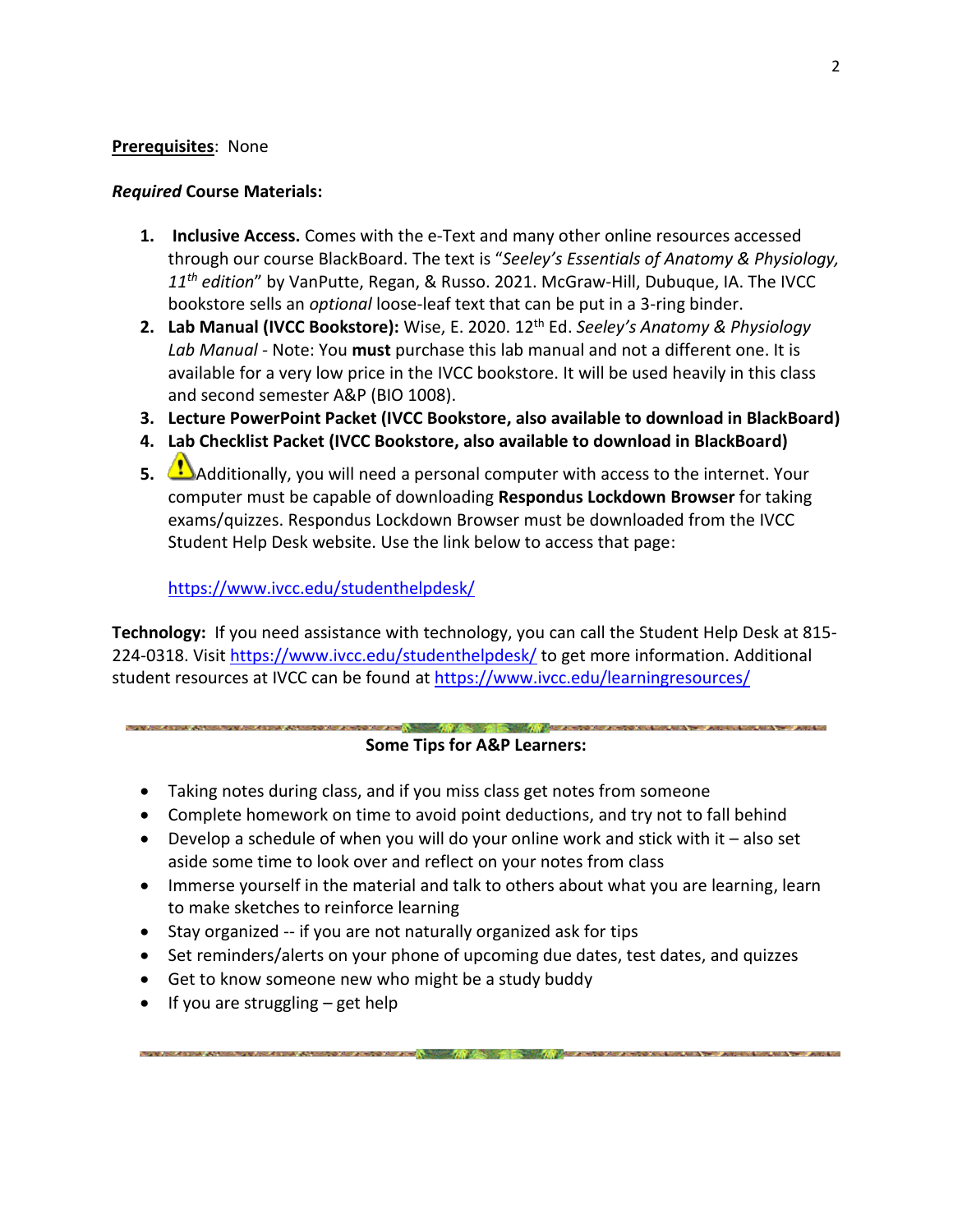### **COURSE DETAILS**

**1. Attendance Policy:** An attendance sheet will be available during lecture that you need to sign. Lab and seminar attendance will also be taken. *I understand that some of you may require quarantine during our time together and I promise I will work something out to keep you on track with your studies if this happens.* However, I do reserve the right to withdraw any student who falls too far behind in completing the required work. Please get to class on time. For weather-related closings, sign up for text alerts, tune in to WLPO 1220 AM, or visit the college web sit[e www.ivcc.edu.](http://www.ivcc.edu/)

**2. Classroom Etiquette: Classroom Etiquette:** The IVCC student handbook contains policies related to student rights, academic integrity, and student code of conduct. I expect students to be attentive, respectful, and to participate during class. I also expect students to complete *their own work* with integrity*.* Due to the pandemic, students are expected to *properly* wear a mask (the nose and mouth must be covered) while on campus. This is an official college policy as we head into the fall 2021 semester.

Concerns about the IVCC Code of Conduct can be addressed with **[Mark Grzybowski](mailto:mark_grzybowski@ivcc.edu)**, Vice President of Student Services, 815-224-0393.



Use of cell phones is a distraction during class. Please put your phone in silent mode when class is in session, so it does not hinder your learning. **Cell phones are not allowed while taking exams**.

**3. Exams and Make-up Policy:** Makeup exams **require instructor approval**. Makeups are allowed *provided students communicate the reason for their absence by the end of the day of the exam*. Missed exams due to illness or if you suspect you have COVID-19 require documentation from a physician. Quizzes makeups are not allowed under any circumstances.

**4. Large Lecture:** My lectures tend to be more interactive than a traditional large lecture. Students should use the PowerPoint packet for lecture to take notes during class. We are meeting in the Mary Margaret Weeg Cultural Center and will be able to spread out to be safer; however, students should expect to work together in groups and offer answers to questions during lecture. We will keep the same groups throughout the semester and a designated spokesperson will offer answers to questions when called up.

**5. Seminar & Lab:** Seminar meets on Mondays. Students should bring their lab checklist packet and lab manual for use during seminar. Feel free to bring a laptop to class as well (but it is not required). The focus of seminar will be to discuss lab material for the week and to take quizzes from time to time.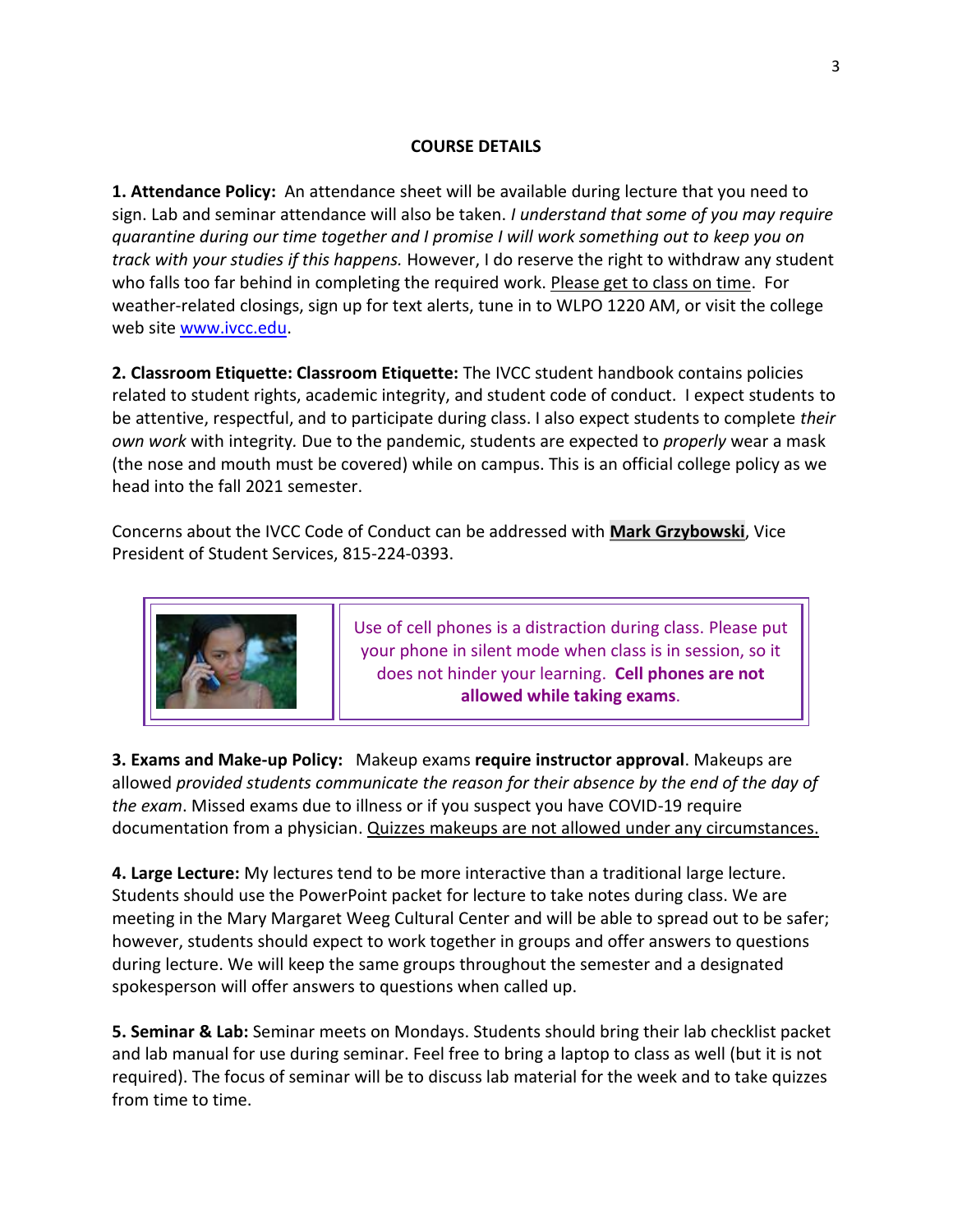Labs meet in A-101 on the east side. The entrance is about 10 paces past the IVCC Bookstore. The door to the stairwell will take you down one floor and immediately to the lab entrance. Bring your lab checklist and lab manual to all lab meetings.

**6. Academic Dishonesty/Cheating:** Students caught cheating will receive a ZERO for that assessment and subject to further disciplinary action or withdrawal from the course at the discretion of the instructor. Please note that plagiarism is a form of cheating. Any student that cheats is hurting their academic progress and their academic reputation. Refer to the IVCC student handbook for more details. Don't forget Respondus Lockdown Browser is required.

**7. Auditing the Course:** Audit students are required to participate in all exams and quizzes and must obtain a point total equal to 70% or higher at the end of the course. The same attendance policy applies to audit students.

**8. Grading:** Methods of instruction include lectures, seminars, and laboratories, digital audio and video resources, print articles, and other online sources, demonstrations, and group discussions. Students will be evaluated based on **exams**, **quizzes, and assignments**.

### **Grade distribution will be as follows:**

- 4 Lecture exams (240 pts.)
- **6 Lab quizzes (135 pts.)**
- 5 Seminar quizzes (50 pts.)
- **Connect assignments (122 pts.)**
- Other? (up to 50 points)





**Note: Quiz makeups are not allowed.** 

Grades are calculated on a total-points basis. Important: The Blackboard gradebook tracks your grade but it is not accurate if you fail to complete an assignment and no grade registers after the due date. This will overly inflate your average so be mindful of that.

In the final evaluation of your grade, **attendance, class participation,** and **effort** will be taken into consideration for those students very close to having earned the next higher grade.

**9. Withdrawal from the Course:** The final day to withdraw from this course is *Wednesday, November 5, 2021.*